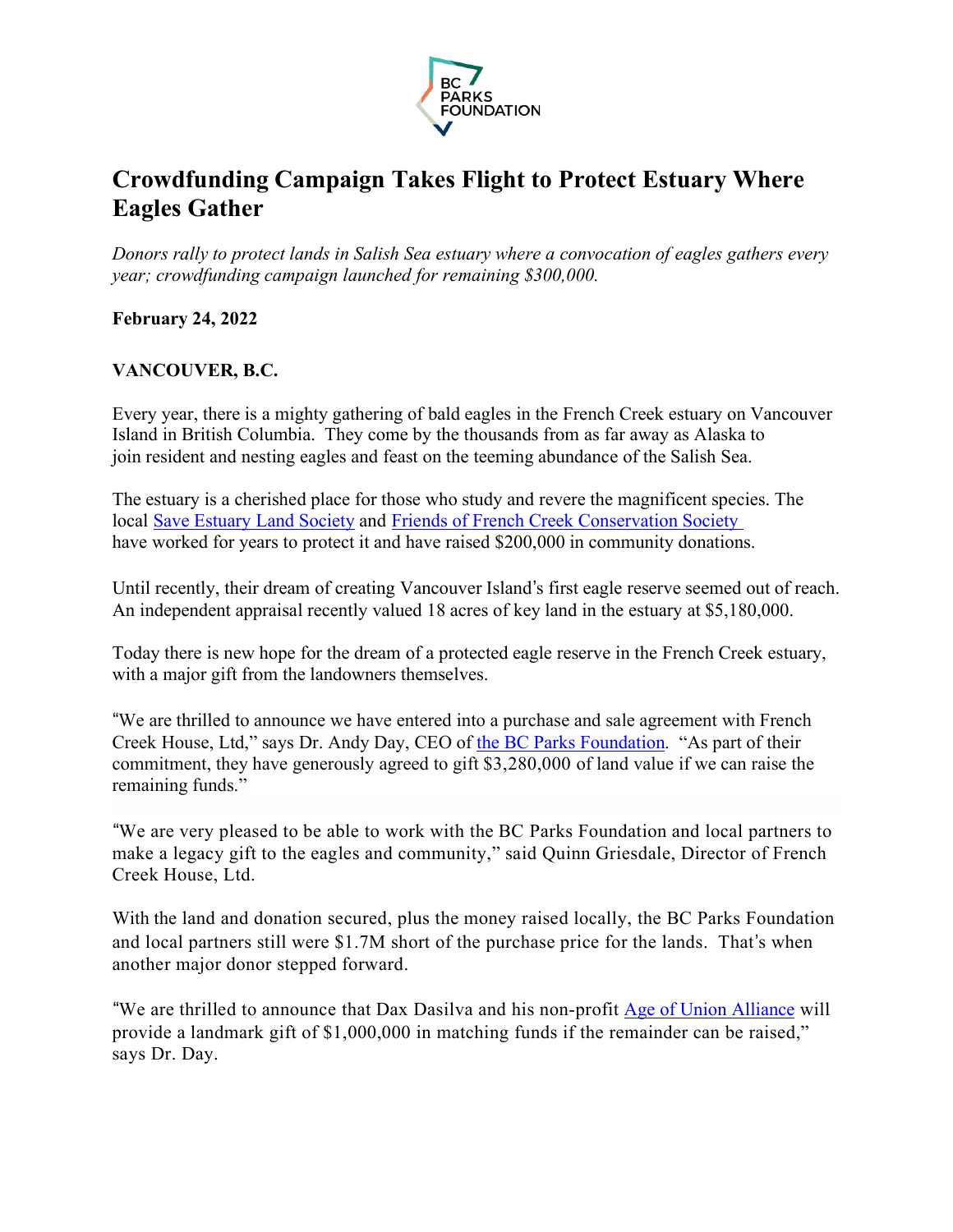

Dasilva, who founded Lightspeed – a global commerce solution -- is a British Columbian deeply committed to conservation. When he launched Age of Union in 2021, he pledged to donate \$40 million towards conservation efforts around the world.

"This is an exciting and symbolic project, and I am honoured to join other British Columbians, including local First Nations, who are supporting it," says Dasilva. "Being a part of this crowdfunding effort shows that all acts, big or small, when brought together can change the trajectory of our planet for the better. Every individual has the power to transform our world for good, especially when we act in unison."

The Qualicum and Snaw-Naw-As First Nations have expressed support for the eagle sanctuary. Local government - the Regional District of Nanaimo - is also onboard.

"We are very pleased to announce \$400,000 toward the purchase of the estuary lands. We will work with the BC Parks Foundation on an agreement to manage this important ecological area as a nature preserve," says Lehann Wallace, Area G Director. "When added to existing park lands in the area, 23 acres will be conserved."

Southern BC and the Inside Passage sustain most of the eagles of western North America for 6 or more months each year. Dr. John Elliott of Canadian Wildlife Service and international eagle expert David Hancock of the Hancock Wildlife Foundation estimate between 35,000 to 50,000 eagles migrate along the coast. "We desperately need safe feeding sites for them," says Hancock.

In addition to protecting eagles, the French Creek estuary is an incredibly diverse and rich ecological system supporting 180 species of birds, 60 species of waterfowl, salmon, river otters and beaver. Nineteen of the species in the estuary are considered at risk. As the estuary is comprised mainly of increasingly valuable private lands, it has always been vulnerable to development and human encroachment on fragile wildlife habitat.

With the combined efforts of local eagle lovers, visionary individuals, land holders and regional governments, and First Nations, there is now just \$300,000 remaining to ensure permanent protection for the French Creek eagle sanctuary.

The BC Parks Foundation will work with all partners on a crowdfunding effort to raise the remaining funds by a deadline of April  $10<sup>th</sup>$ , 2022.

"When you add your paddle– no matter what size, shape or colour - to this journey, you become part of the doing something meaningful and lasting - keeping BC beautiful, forever," says Day. "To do something together like this is one of the best feelings you will ever have. It's as close to the feeling of soaring like an eagle that you will ever get."

You can find out more and contribute at http://www.bcparksfoundation.ca/french-creek-estuary